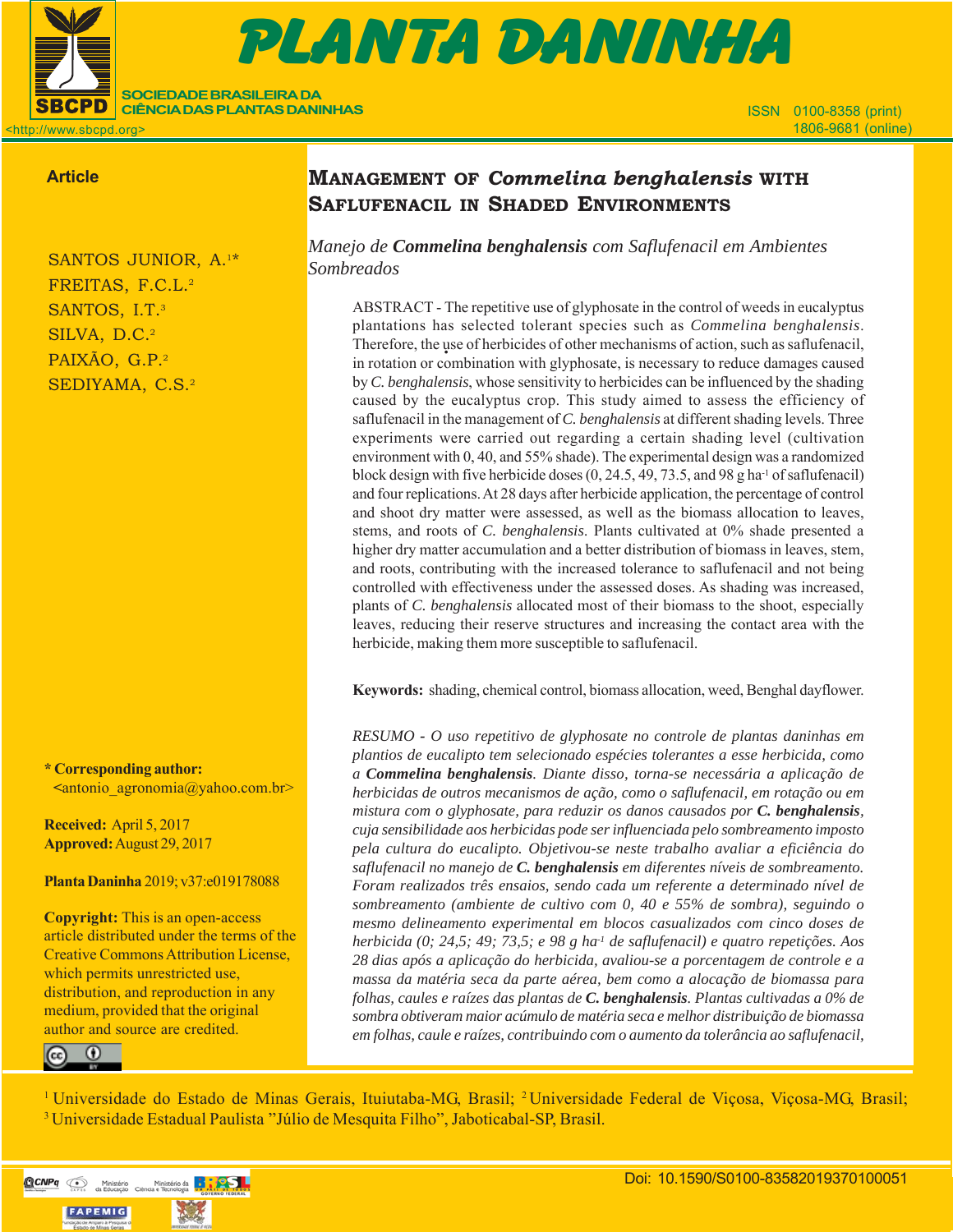**Palavras-chave:** sombreamento, controle químico, alocação de biomassa, planta daninha, trapoeraba.

#### **INTRODUCTION**

Light restriction occurs naturally as crop species grow, especially those of larger size, such as forest species, causing morphophysiological changes in the infesting flora. Among the adaptations found in plants developed under shade conditions, there is an increase in leaf blade area, less deposition of epicuticular waxes in the leaves, and reduction of the cuticle on the epidermis (Taiz and Zeiger, 2010). These characteristics, coupled with changes in the leaf angle and increase in the degree of stomatal opening (Taiz and Zeiger, 2010), provide favorable conditions for the interception and absorption of herbicide by leaves. Therefore, the shading exerted by crops on the weed community may be a viable alternative to reduce the applied dose of herbicides (Santos Júnior et al., 2013; Santos et al., 2015).

Among the weeds in eucalyptus plantations, the species *Commelina benghalensis* L. (Benghal dayflower) stands out for being tolerant to glyphosate, a herbicide currently used in eucalyptus, and shading, a condition commonly found in the understory, favoring the selection of this species (Costa et al., 2004; Lorenzi, 2008). In addition, *C. benghalensis* presents a high competitiveness with eucalyptus, which can cause significant losses in the dry matter of leaves, stems, and roots (Costa et al., 2004; Faustino, 2015).

The increase in shading level caused by crop development can significantly influence the tolerance of *C. benghalensis* to chemical control due to modifications of protective structures such as trichomes and epicuticular waxes, which confer tolerance to herbicide management (Monquero et al., 2005; Santos et al., 2015). On the other hand, due to the innate characteristic of the species *C. benghalensis* in tolerating glyphosate, it is necessary to use herbicides of other mechanisms of action, applied alone or in mixtures in order to reduce the selection pressure and hence the increase in the population of this weed species.

Thus, the use of saflufenacil, an herbicide inhibitor of the protoporphyrinogen oxidase (PROTOX) enzyme, has been an alternative for the management of *C. benghalensis* in eucalyptus cultivation. By inhibiting the Protox enzyme in the thylakoids, the protoporphyrin IX is accumulated in the cell cytoplasm, which, when associated with light and oxygen, leads to the formation of reactive oxygen species, causing peroxidation of membranes (Oliveira Jr., 2011).

In this context, the aim of this study was to assess the efficiency of saflufenacil in the management of *C. benghalensis* at different shading levels.

#### **MATERIAL AND METHODS**

The experiment was conducted between January and July 2015 in Viçosa, MG, Brazil (42 $\degree$ 52'54" W and 20 $\degree$ 45'10" S), under a daily average photoperiod of 6.3 hours.

Seedlings of *C. benghalensis* from plants at a full vegetative stage, i.e., before emitting inflorescences were used. To obtain the seedlings, the stem of plants was sectioned on cuttings approximately 5.0 cm long, containing two nodes and two expanded leaves cut in half. These stems were placed in trays containing coconut fiber substrate. At 30 days after planting the stems, the seedlings with approximately three expanded leaves were transplanted to 10 L pots filled with soil (Table 1) previously corrected with  $0.30 \text{ g dm}$ <sup>3</sup> of limestone and fertilized with 1.68 g dm<sup>-3</sup> of triple superphosphate,  $0.22$  g dm<sup>-3</sup> of potassium chloride, and  $0.33$  g dm<sup>-3</sup> of ammonium sulfate. In addition, at 40 days after transplanting (DAT), seedlings had their shoot pruned to standardize the vegetative development and a topdressing fertilization was carried out with 0.33 g dm-3 of ammonium sulfate per pot.

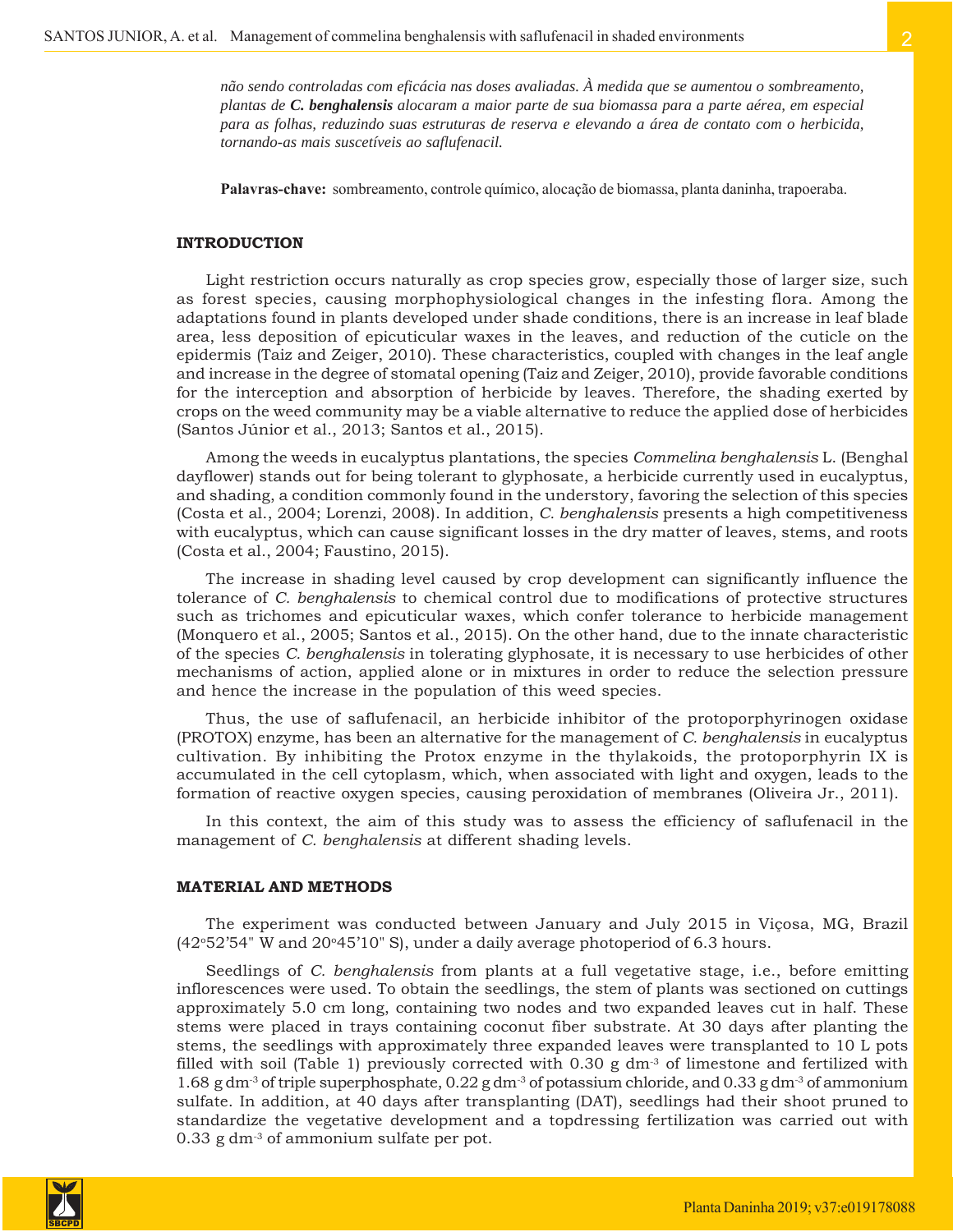*Table 1 -* Chemical and particle size analysis of the soil

| pH                 | P           | $K^+$ | $Ca^{2+}$      | $Mg^{2+}$                         | $Al^{3+}$ | $H+A1$ | SB                      |       |      | V                                        | m         | <b>OM</b> |
|--------------------|-------------|-------|----------------|-----------------------------------|-----------|--------|-------------------------|-------|------|------------------------------------------|-----------|-----------|
| (H <sub>2</sub> O) | $(mg dm-3)$ |       |                | $(\text{cmol}_c \text{ dm}^{-3})$ |           |        |                         | (0/0) |      | $(\mathrm{dag}~\mathrm{kg}^{\text{-}1})$ |           |           |
| 4.4                | 1.1         | 23    | 0.1            | 0.1                               | 1.7       | 7.43   | 0.26                    | 1.96  | 7.69 | 3.0                                      | 87.0      | 2.75      |
| Clay               |             |       | Silt<br>$(\%)$ | Sand                              |           |        | Textural classification |       |      |                                          | Soil type |           |
| 57                 |             |       | 21             | 22                                |           | Clay   |                         |       |      | Clayey                                   |           |           |

pH in water; P and K<sup>+</sup> – Mehlich 1 extractor; Ca<sup>2+</sup>, Mg<sup>2+</sup>, and Al<sup>3+</sup> – 1 mol L<sup>-1</sup> KCl extractor; H+Al – 0.5 mol L<sup>-1</sup> calcium acetate extractor pH 7.0; SB – sum of exchangeable bases; t – effective cation exchange capacity; T – cation exchange capacity pH 7.0; V – base saturation index; m – aluminum saturation index; OM – organic matter.

Three experiments were carried out in a greenhouse with cultivation environments of 0, 40, and 55% shade. Each experiment was set up in a randomized block design with five doses of saflufenacil  $(0, 24.5, 49, 73.5,$  and  $98 \text{ g}$  ha<sup>-1</sup>) and four replications. Shading levels were obtained through black polypropylene screens with 60 and 45% light transmission.

Saflufenacil application was performed at 70 days after seedling transplanting, in plants with approximately 20 cm of height and 50 cm of length of the branches. A  $CO<sub>2</sub>$ -pressurized backpack sprayer equipped with nozzles TT110.02 spaced 0.5 m from each other was used in the application, which was carried out at a height of 0.5 m from the nozzles to the target, calibrated for an application of 140 L ha<sup>-1</sup> of spraying solution at a pressure of 300 kPa.

At 7, 14, 21, and 28 days after herbicide application (DAA), visual control assessments were performed (ALAM, 1974), using a 0 to 100% scale, where 0% corresponds to the absence of phytotoxicity and 100% represents plant death. For the variable percentage of regrowth at 28 DAA, a scale ranging from 0 to 100% was adopted, where 0% represents the absence of regrowth, i.e., emission of new leaves, and 100% means that all the branches affected by the herbicide recovered from the intoxication, emitting sprouting.

The determination of the dry matter of leaves, stem, root, and total was performed at 28 DAA by collecting all the plant material remaining in the pots, which were packed in paper bags and taken to a forced air circulation oven at 65 °C until constant weight. In addition, the leaf (LMR), stem (SMR), and root mass ratio (RMR) were determined at 28 DAA (Hunt, 1990).

The extraction of the pigments chlorophyll *a*, *b*, and carotenoids was performed in leaf samples from the controls at 28 DAA by using 80% acetone v/v and estimated in a spectrophotometer (Lichtenthaler, 1987). Subsequently, the concentration of total chlorophyll (*Chl a+b*) (mg  $g^{-1}$  FM), total carotenoids (*Car*) (mg g-1 FM), chlorophyll *a* to chlorophyll *b* ratio (*Chl a/b*), and total chlorophyll to carotenoid ratio (*Chl/Car*) were determined.

The data from the three experiments were submitted to the analysis of joint variance. For the variables of biomass allocation, pigments, and percentage of regrowth, the Tukey's test was performed at 5% probability. For the variable percentage of intoxication, nonlinear equations were adjusted at 5% of probability, while for dry matter, regression equations were adjusted, with the means of treatments compared to each other using the standard deviation of the mean. All the statistical analyses were performed using the software Statistical Analysis System – SAS®.

### **RESULTS AND DISCUSSION**

Plants of *C. benghalensis*, when developed under environments with light restrictions of 40 and 55% shade, was less tolerant to saflufenacil when compared to plants under 0% shade, regardless of the used dose (Figure 1). At 28 days after application (DAA), plants submitted to 55% of light interception were more susceptible to the herbicide when compared to levels of 0 and 40% shade, obtaining a superior response in the control (50.7 and 24.1%, respectively) at a dose of 24.5 g ha<sup>-1</sup> of saflufenacil (Figure 1D).

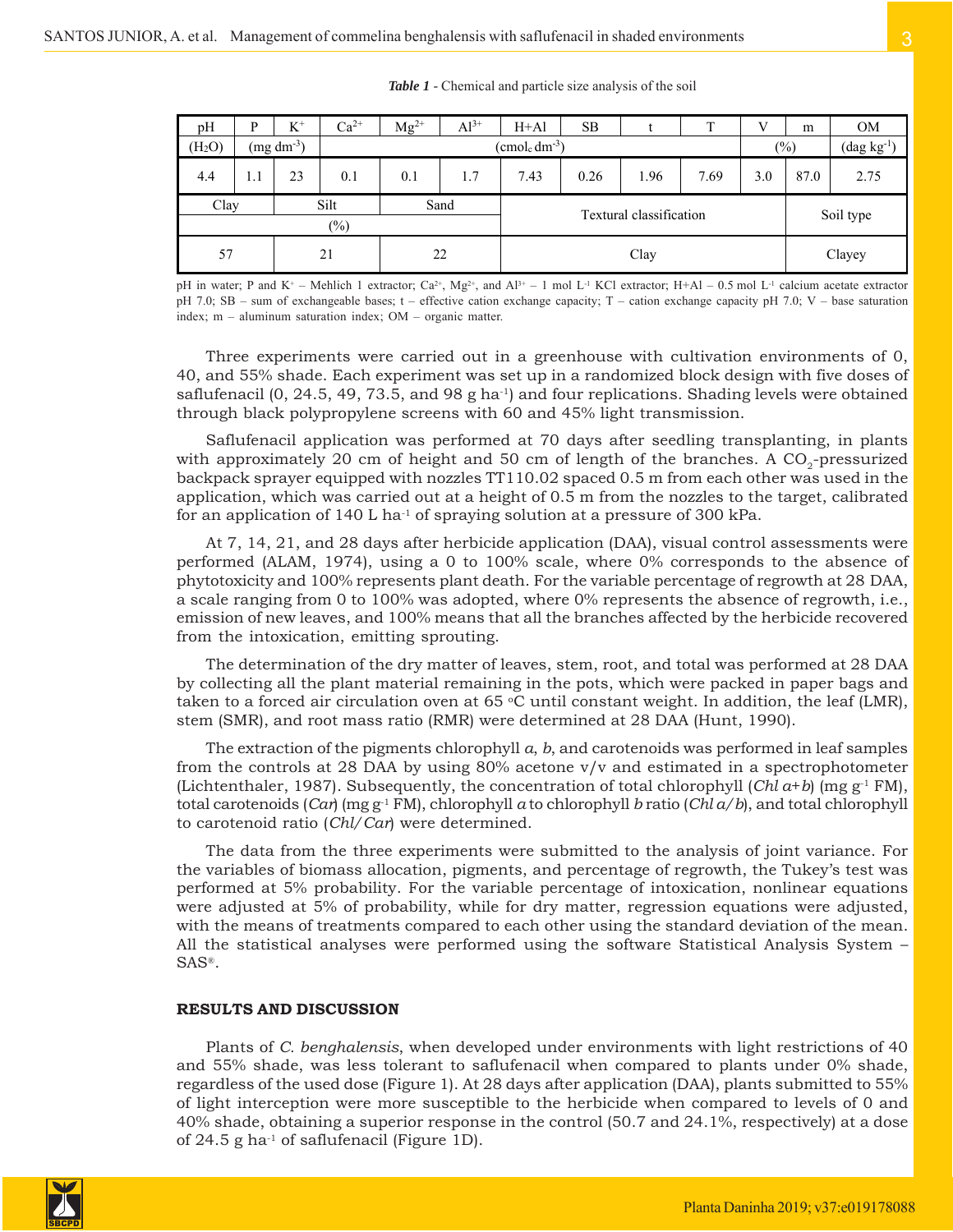

*Figure 1* - Percentage of control of *Commelina benghalensis* grown under 0% shade ( $\Box$ , 40% shade ( $\Box$ , 5% shade  $(-\rightarrow \pi)$  at 7 (A), 14 (B), 21 (C), and 28 (D) days after saflufenacil application. Bars indicate the standard deviation of the mean.

The response of *C. benghalensis* to saflufenacil is fast, especially under environments with a higher luminosity (0% shade) due to its mechanism of action, leading to an accumulation of protoporphyrin IX in the cell cytoplasm, which, when interacting with light and oxygen, provides the formation of reactive oxygen species (ROS), causing peroxidation of cell membranes and leaf necrosis (Grossmann et al., 2010; Oliveira Jr., 2011). Osipe et al. (2010), in a study with *Conyza canadensis*, observed a control over 90% at 7 DAA when this weed was managed with saflufenacil, evidencing its rapid effect. On the other hand, when developed under shaded environments, *C. benghalensis* presents a higher leaf area and a lower epicuticular wax deposition, which favors the penetration and subsequent control with glyphosate (Santos Júnior et al., 2013; Santos et al., 2015). It may also have contributed to the faster and more intense effect of saflufenacil on plants maintained under environments with lower luminosity (40 and 55% shade), even though they were maintained at the respective luminosity intensities after application. However, plants that developed without luminosity restriction and maintained in this environment after application are subject to a lower absorption of the herbicide and to its faster action, with an effect more superficial and at a lower depth, justifying the low efficiency under this condition at 28 DAA (Figure 1D).

Table 2 shows a higher partition of biomass for the leaf area and stem of plants of *C. benghalensis* when developed under conditions of light restriction. Biomass allocation to leaves was higher in 55.3, 64.7, and 82.7% when compared to that accumulated in the root system at shading levels of 0, 40, and 55%, respectively. For these same shading levels, the accumulation of dry matter in the stem was higher in 32.3, 41.9, and 76.9% in relation to the roots, respectively (Table 2).

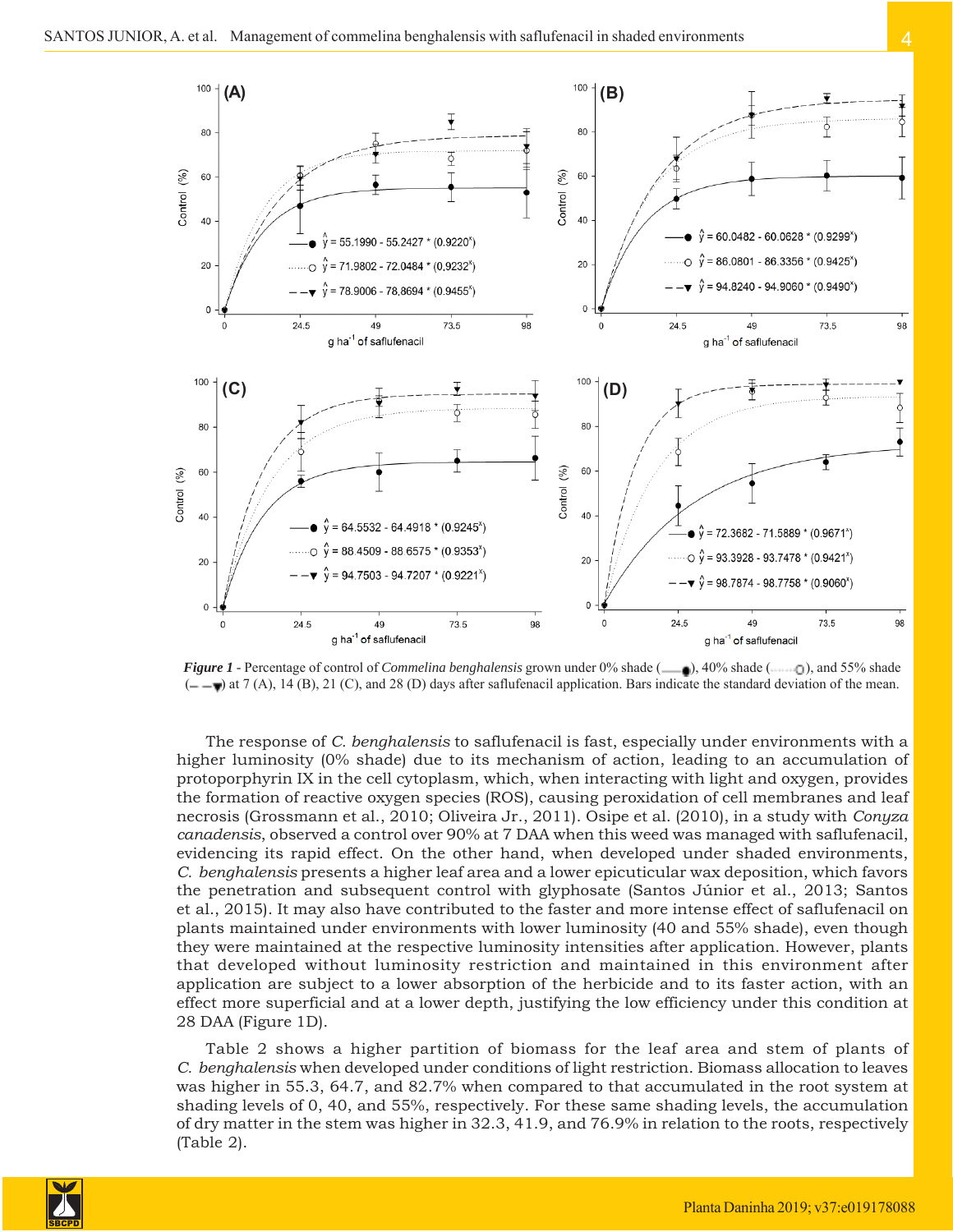| Environment  | LMR                   | <b>SMR</b>       | <b>RMR</b>        |  |  |  |  |
|--------------|-----------------------|------------------|-------------------|--|--|--|--|
|              | $(\text{kg kg}^{-1})$ |                  |                   |  |  |  |  |
| $0\%$ shade  | $0.47 \pm 0.02b$      | $0.31 \pm 0.02b$ | $0.21 \pm 0.03a$  |  |  |  |  |
| $40\%$ shade | $0.51 \pm 0.02$ ab    | $0.31 \pm 0.03b$ | $0.18 \pm 0.0a$   |  |  |  |  |
| 55% shade    | $0.52 \pm 0.01a$      | $0.39 \pm 0.02a$ | $0.09 \pm 0.03 b$ |  |  |  |  |

*Table 2 -* Leaf (LMR), stem (SMR), and root mass ratio (RMR) of *Commelina benghalensis* developed under different cultivation environments at 28 days after application (DAA)

Mean ± standard deviation. Means followed by the same letter in the column do not differ from each other by the Tukey's test at 5% probability.

The more uniform partition of photoassimilates between the leaves (0.47), stem (0.31), and roots (0.21) provided a higher tolerance of *C. benghalensis* to saflufenacil when developed under the 0% shade environment (Table 2 and Figure 1). On the other hand, an increase of the shading level results in an increase in leaf surface, reduction of epicuticular waxes, and lower reserve accumulation (Dias-Filho, 1999, 2000; Gondim et al., 2008), making the plants more susceptible (Santos Júnior et al., 2013; Santos et al., 2015).

The growth of *C. benghalensis* plants was influenced by the environment in which they were developed, resulting in a higher dry matter accumulation in leaves, stem, root system, and total in plants without luminosity restriction when compared to the shading levels of 40 and 55% (Figure 2). Figure 2D shows that in treatments without herbicide application, the total dry matter of *C. benghalensis* grown at 0% shade was 35.3 and 38.5% higher when compared to those grown at 40 and 55% shade, respectively, which reflects in a higher efficiency in the use of resources available in the environment. Similar responses were obtained by Santos Júnior et al. (2013), who observed that plants of *C. benghalensis* and *Cyperus rotundus*, developed under shading environments (30 and 50% shade), obtained a lower shoot dry matter accumulation when compared to those developed at full sun. According to Gobbi et al. (2009), plants of *Urochloa decumbens* grown under environments with light restriction reduced dry matter accumulation by 15% in relation to the control at full sun, which is in accordance with the results found in our study.

The recovery of *C. benghalensis* was observed in all plants submitted to the dose of 24.50 g ha-1 of saflufenacil, reaching 6.7, 4.0, and 2.5% of regrowth at 28 DAA under environments with 0, 40, and 55% shade, respectively (Table 3). However, under the other doses, only plants developed at 0% shade presented regrowth, a fact related to a higher reserve accumulation in the stem and root (Table 2).

Plants developed at 0% shade tend to partition a lower biomass for leaf formation since there are no light restrictions, being necessary a more robust root system for water and nutrient absorption (Table 2), as observed by Dias-Filho (1999, 2000). In addition, these plants allocate most of their photoassimilates to the protection system against water loss to the environment, with an increased cuticle thickening, higher wax deposition, lower leaf area, and leaf blade size (Godim et al., 2008). These characteristics also provide additive effects on the tolerance to saflufenacil, causing a reduction in the control and a consequent increase in the regrowth index under environments without light restriction (Figure 1 and Table 3).

Martins et al. (2012), in a study with *C. benghalensis* management, observed a fast initial control at 7 DAA with 48 g ha-1 of saflufenacil, reaching 46.7% of intoxication. However, at 45 DAA, these authors observed an inefficient control with a complete regrowth. Osipe et al. (2010) obtained similar results in a study with *Conyza canadensis*, with regrowth observed at 28 days after saflufenacil application, as observed in our study (Table 3).

Plants of *C. benghalensis* developed under shaded environments presented a higher increment in the contents of *Chl a* and *Chl b* and, consequently, of the total chlorophyll content (*Chl a+b*), in order to increase light absorption (Table 4). On the other hand, under shading conditions, a low ratio was observed between *Chl a* and *Chl b*, which is an indicator between the proportion of light-collecting complexes associated with the photosystem II (PSII) and other complexes containing chlorophyll. Leaves of plants maintained at 0% shade presented a lower concentration

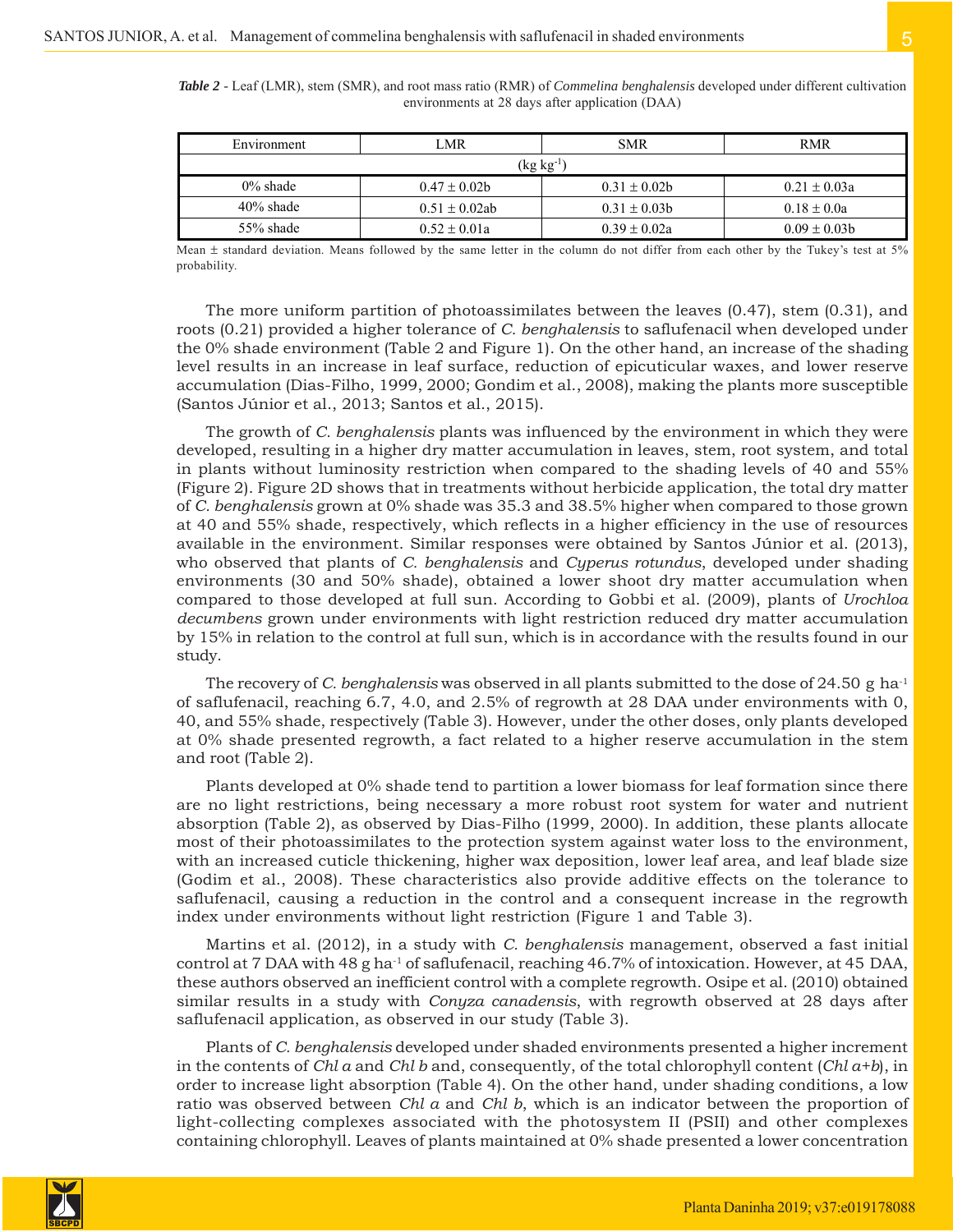

*Figure 2* - Leaf (A), stem (B), root (C), and total dry matter (D) of *Commelina benghalensis* grown under 0% shade (  $\Box$ ), 40% shade ( $\Box$ ), and 55% ( $\Box$ ) submitted to the application of increasing saflufenacil doses at 28 days after application. Bars indicate the standard deviation of the mean.

*Table 3 -* Percentage of regrowth of *Commelina benghalensis* grown at different shading levels at 28 days after saflufenacil application (DAA)

| $\mathfrak g$ ha <sup>-1</sup> of saflufenacil | $0\%$ shade        | $40\%$ shade    | 55% shade       |  |  |
|------------------------------------------------|--------------------|-----------------|-----------------|--|--|
| 24.50                                          | $6.75 \pm 2.87$ ab | $4.00 \pm 1.15$ | $2.50 \pm 3.11$ |  |  |
| 49.00                                          | $8.50 \pm 1.73a$   | 0.00            | 0.00            |  |  |
| 73.50                                          | $6.00 \pm 2.00$ ab | 0.00            | 0.00            |  |  |
| 98.00                                          | $4.00 \pm 1.15$ b  | 0.00            | 0.00            |  |  |

Mean  $\pm$  standard deviation. Means followed by the same letter in the column do not differ from each other by the Tukey's test at 5% probability.

*Table 4* - Concentration of total chlorophyll (*Chl a*+*b*) (mg g<sup>-1</sup> FM), total carotenoids (*Car*) (mg g<sup>-1</sup> FM), chlorophyll *a* to chlorophyll *b* ratio (*Chl a/b*), and total chlorophyll to carotenoid ratio (*Chl/Car*) of *Commelina benghalensis* grown at different shading levels

| Variable   | $0\%$ shade       | $40\%$ shade       | 55% shade        |
|------------|-------------------|--------------------|------------------|
| $Chl\ a+b$ | $0.86 \pm 0.15b$  | $1.14 \pm 0.04a$   | $1.12 \pm 0.09a$ |
| $Chl\ a$   | $0.59 \pm 0.11$ b | $0.79 \pm 0.03a$   | $0.77 \pm 0.06a$ |
| Chl b      | $0.27 \pm 0.05$   | $0.35 \pm 0.02a$   | $0.35 \pm 0.02a$ |
| $Chl$ a/b  | $2.27 \pm 0.02a$  | $2.26 \pm 0.03$ ab | $2.22 \pm 0.01b$ |
| Car        | $0.63 \pm 0.07$   | $0.75 \pm 0.02a$   | $0.76 \pm 0.05a$ |
| Chl/Car    | $1.35 \pm 0.09b$  | $1.51 \pm 0.06a$   | $1.48 \pm 0.03a$ |

Mean  $\pm$  standard deviation. Means followed by the same letter in the column do not differ from each other by the Tukey's test at 5% probability.

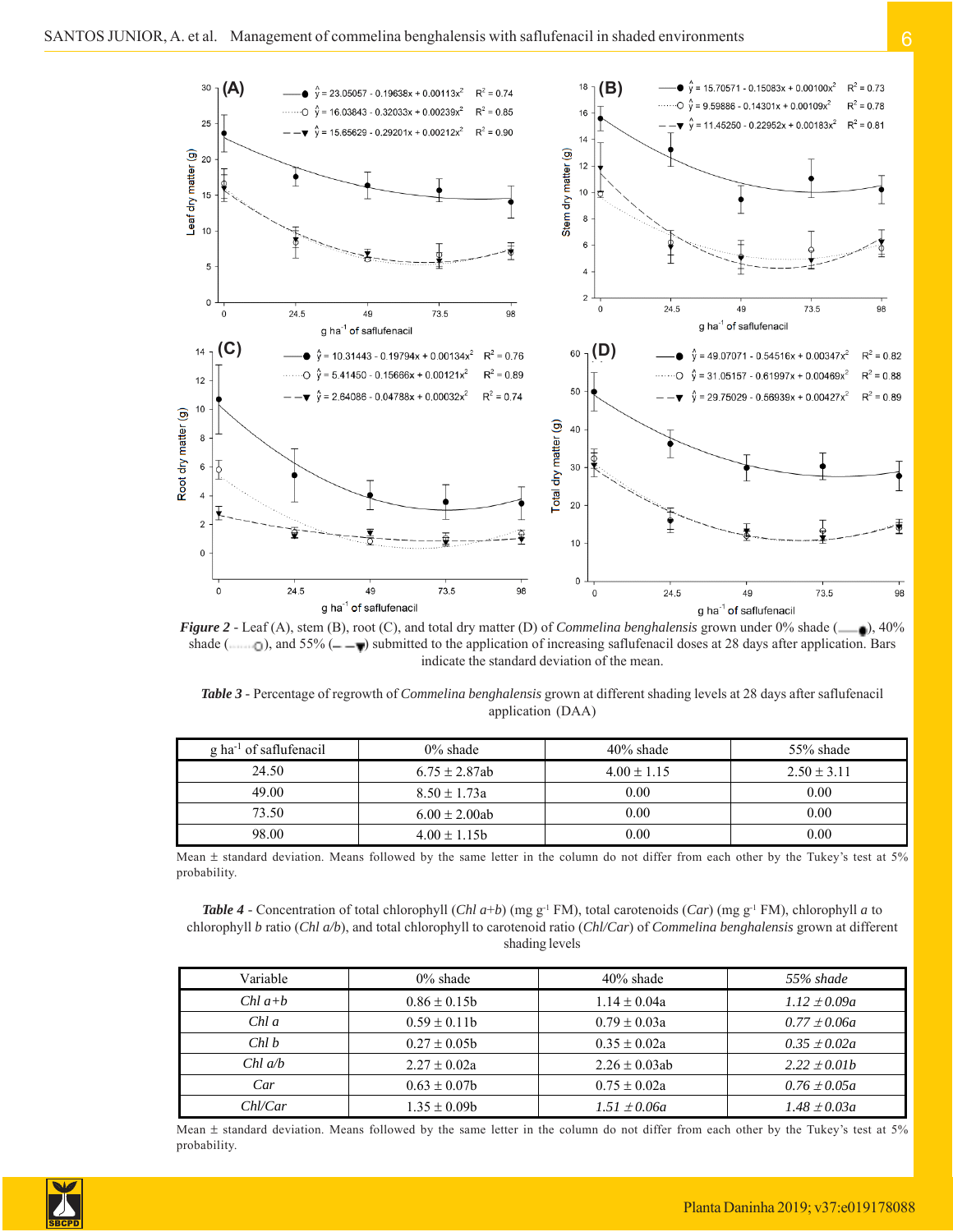of carotenoids (0.63 mg g-1 FM) and chlorophyll to total carotenoid ratio (*Chl*/*Car*) (1.35) when compared to *C. benghalensis* under shading conditions (Table 4).

Plants developed under environments saturated by solar radiation tend to invest less in the light-collecting pigments chlorophyll *a* and *b* when compared to shaded environments since this resource is not restricted to full sun and the high concentration of energy collecting centers may contribute with an increased ROS, overloading the plant photoprotection system (Dias, 2006).

Plants of *C. benghalensis*, when developed under shaded environments, invested more in the efficiency of their photosynthetic apparatus, as well as in the shoot growth, while plants grown without light restriction allocated more photoassimilates in reserve organs, such as stem and roots, making possible the regrowth after saflufenacil application. Therefore, plants of *C. benghalensis*, when developed under shading environments, are more susceptible to saflufenacil.

#### **ACKNOWLEDGMENTS**

To the National Council for Scientific and Technological Development (CNPq) for granting the doctoral scholarship to the first author; to Luís Henrique Lopes de Freitas for the technical support.

#### **REFERENCES**

Associación latinoamericana de malezas – ALAM. Recomendaciones sobre unificación de los sistemas de evaluación en ensayos de control de malezas. ALAM. 1974;1:35-8.

Costa AGF, Alves PLCA, Pavani MCMD. Períodos de interferência de trapoeraba (*Commelina benghalensis* Hort.) no crescimento inicial de eucalipto (Eucalyptus grandis W. Hill ex Maiden). Rev Árvore. 2004;28(4):471-8.

Dias PC. Variação espacial da fotossíntese e de mecanismos de fotoproteção no cafeeiro (*Coffea arábica* L.) [tese]. Viçosa, MG: Universidade Federal de Viçosa; 2006.

Dias-Filho MB. Growth and biomass allocation of the C4 grasses *Brachiaria brizantha* and *B. humidicola* under shade. Pesq Agropec Bras. 2000;35(12):2335-41.

Dias-Filho MB. Physiological responses of two tropical weeds to shade. I. Growth and biomass allocation. Pesq Agropec Bras. 1999;34(6):945-52.

Faustino LA. Convivência de eucalipto com Commelina benghalensis [dissertação]. Viçosa, MG: Universidade Federal de Viçosa; 2015.

Gobbi KF, Garcia R, Garcez Neto AF, Pereira OP, Ventrella MC, Rocha GC. Características morfológicas, estruturais e produtividade do capim-braquiária e do amendoim forrageiro submetidos ao sombreamento. Rev Bras Zootec. 2009;38(9):2845-54.

Gondim ARO, Puiatti M, Ventrella MC, Cecon PR. Plasticidade anatômica da folha de taro cultivado sob diferentes condições de sombreamento. Bragantia. 2008;67(4):1037-45.

Grossmann K, Niggeweg R, Christiansen N, Looser R, Ehrhardt T. The herbicide saflufenacil (Kixor™) is a new inhibitor of Protoporphyrinogen IX oxidase activity. Weed Sci. 2010;58:1-9.

Hunt R. Basic growth analysis. London: Unwin Hyman; 1990.

Lichtenthaler HK. Chlorophylls and carotenoids: pigments of photosynthetic biomembranes. Meth Enzymol. 1987;148:350-82.

Lorenzi H. Plantas daninhas do Brasil: terrestres, aquáticas, parasitas e tóxicas. São Paulo: Nova Odessa; 2008.

Martins D, Santana DC, Souza GSF, Bagatta VBM. Manejo químico de espécies de trapoeraba com aplicação isolada e em mistura de diferentes herbicidas. Rev Caatinga. 2012;25:21-8.